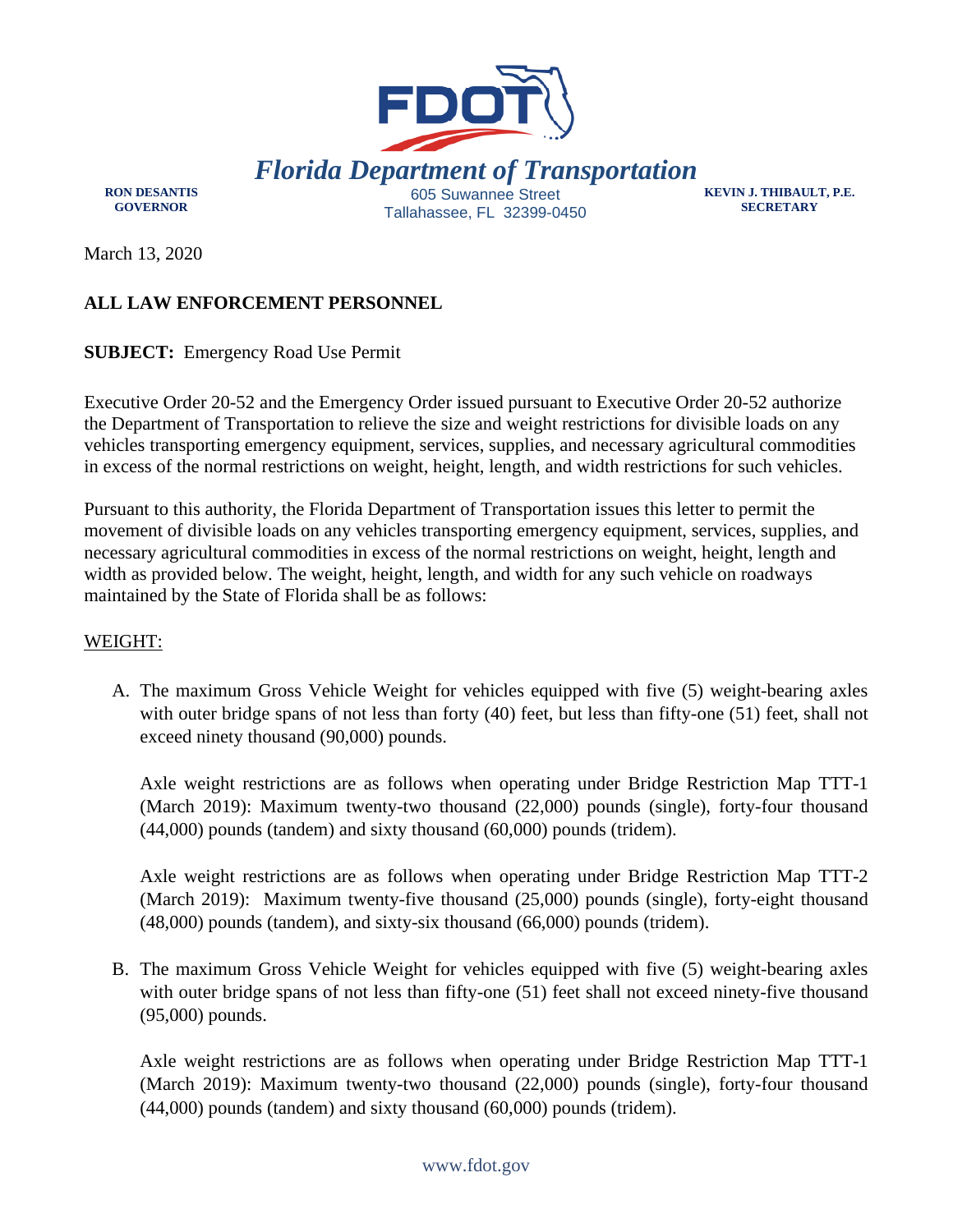Axle weight restrictions are as follows when operating under Bridge Restriction Map TTT-2 (March 2019): Maximum twenty-five thousand (25,000) pounds (single), forty-eight thousand (48,000) pounds (tandem), and sixty-six thousand (66,000) pounds (tridem).

C. The maximum Gross Vehicle Weight for vehicles equipped with four (4) weight-bearing axles with outer bridge spans of not less than forty-three (43) feet shall not exceed eighty thousand (80,000) pounds.

Axle weight restrictions are as follows when operating under Bridge Restriction Map TTT-1 (March 2019): Maximum twenty-two thousand (22,000) pounds (single), forty-four thousand (44,000) pounds (tandem) and sixty thousand (60,000) pounds (tridem).

Axle weight restrictions are as follows when operating under Bridge Restriction Map TTT-2 (March 2019): Maximum twenty-five thousand (25,000) pounds (single), forty-eight thousand (48,000) pounds (tandem), and sixty-six thousand (66,000) pounds (tridem).

D. All straight trucks shall meet the following requirements: The maximum Gross Vehicle Weight shall not exceed eighty thousand (80,000) pounds. The maximum weight of any single axle shall not exceed twenty-seven thousand and five hundred (27,500) pounds and the maximum weight of any tandem axle shall not exceed fifty-five thousand (55,000) pounds and the maximum weight of any tri-axle shall not exceed seventy thousand (70,000) pounds. Movement must be accompanied by Bridge Restriction Map CRN-2 (March 2019).

## LENGTH, WIDTH, AND HEIGHT:

Maximum dimensions shall not exceed fourteen (14) feet wide, fourteen (14) feet six (6) inches high, and ninety-five (95) feet long. Movement requirements are as follows: Vehicles greater than ten (10) feet wide and up to twelve (12) feet wide, and up to eighty (80) feet long shall travel with one (1) amber warning light while operating on state maintained roadways in Florida. Vehicles greater than ten (10) feet wide up to twelve (12) feet wide, and up to ninety-five (95) feet long shall travel with two (2) amber warning lights (one on the front and one on the rear) while operating on state maintained roadways in Florida. Vehicles greater than twelve (12) feet wide up to fourteen (14) feet wide, and up to ninety-five (95) feet long shall travel with one (1) qualified escort and two (2) amber warning lights (one on the front and one on the rear) while operating on state maintained roadways in Florida. All vehicles shall be marked and have working lights in accordance with the current laws and Federal requirements.